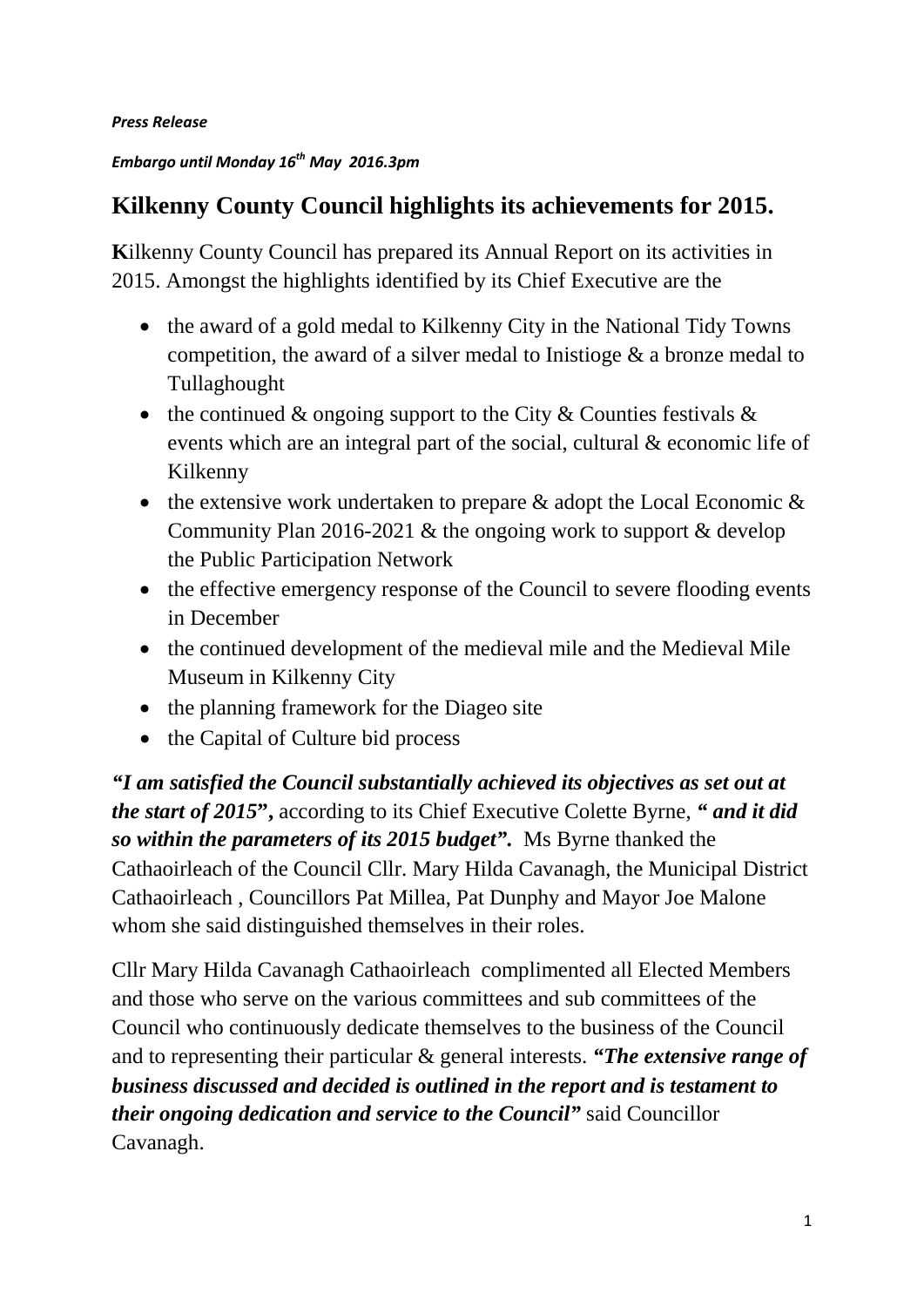# The list of key achievements include

# **Economic Development and Tourism**

- Business Incentive Scheme
- Ongoing support to Kilkenny Tourism which implemented a Tourism Mobility Plan
- Festival and Events Presentation nights
- Kilkenny –Winner of National Enterprise Award and Best Young Entrepreneur support by Local Enterprise Office.
- 750 people attended LEO organised Careers and Opportunities Fair.
- LEO grant assists 247 companies which provide 813 full time and 446 part time jobs.
- Launch of South East Action Plan for Jobs

## **Community Development**

- The Preparation, Adoption and launch of The Local Economic and Community Plan (LECP) for County Kilkenny, 2016-2021.
- Ongoing support to the Kilkenny Local Community Development Committee (LCDC)
- Establishment of Kilkenny Public Participation Network.
- €250,000 in Community & Culture Grants
- Recognition of Kilkenny County Councils role in the UNHCR Sudanese Resettlement programme through the invitation to meet UN Secretary General Ban Ki-Moon on his visit to Ireland
- Launch by Ferrybank Steering Committee of the Ferrybank Community Development Strategic Plan 2015-2020.
- REDZ funding for Graiguenanamagh & Castlecomer Discovery Park
- Community & Festivals funding continued
- In a unique regional approach, Counties Kilkenny, Waterford and Wexford have joined forces to bid for the European Capital of Culture title in 2020 and the Three Sisters successfully passed Phase 1 of this competition in 2015.

#### **Roads and Transportation**

- N.77 Ballinaslee Improvement Scheme
- Ballyragget Village Renewal Scheme
- Mooncoin Pavement Improvement Scheme
- Thomastown Urban Renewal Scheme
- Adoption of Kilkenny Road Safety Plan
- Medieval Mile development works

#### **Fire & Emergency Response**

- Flood Emergency Response Plan activated in respect of severe flooding along Rivers Barrow, Nore & Suir catchments
- Funding for a new Fire Station in Graiguenamnanagh
- Attendance of Civil Defence volunteers at 21 Community Events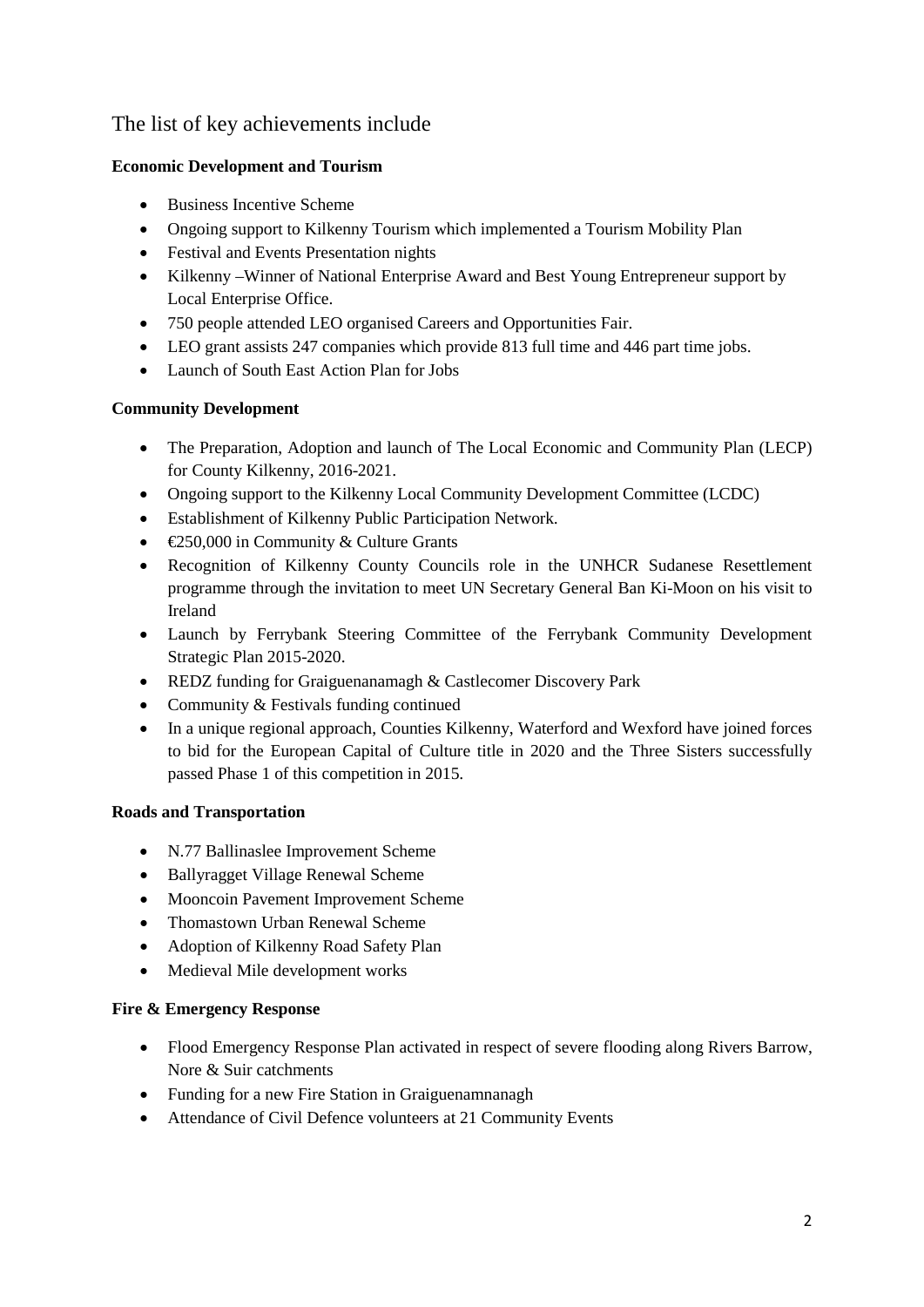## **Parks & Amenity**

- Development of 3 Playgrounds at Windgap, Stonyford, and Paulstown by local communities with grant and technical assistance from the County Council and County Kilkenny LEADER Partnership Company.
- 35,000 visitors to Woodstock Gardens
- 100 Groups received Amenity Grants
- Co Hall Commemoration Garden

#### **Planning and Development**

- Adoption of Abbey Quarter Master Plan
- Amendment to Callan Local Area Plan
- Conservation works to Tea House at Bateman Quay
- 800 planning applications processed -increased from 639 in 2014.

#### **Library Services**

- $\bullet$  12000 members
- Provision of energy efficient measures in Library buildings
- 27,600 public internet sessions & 1900 website visits
- Online exhibitions-The monks of Graiguenamanagh & The Bridewell Jail in Thomastown
- Innovative & Comprehensive programme of events in all branches throughout the year.

#### **Heritage**

- Interceptive Signage at Granny Castle, at Talbots Tower Kilkenny City and at St. Lachtains Graveyard with the local community group.
- Audit of over 300 plaques, memorials and signs from across 61 towns and villages.
- Recording over 1000 fieldnames in 25 town lands in the Kilkenny Fieldnames Project
- Launch of new website dedicated to Kilkenny's heritage [www.kilkennyheritage.ie](http://www.kilkennyheritage.ie/)

#### **Arts**

- Development of Public Art Policy
- Innovated  $&$  comprehensive programme of artistic events
- 13,300 people attended events organised by the Councils Arts Office

#### **Housing**

- Housing Strategy 2015-2017 adopted by Council
- Rental Accommodation Scheme increased to 532 properties
- 379 Private rented properties inspected
- 92% of repair requests made in 2015 were dealt with in 2015
- 259 Local Authority Houses were retrofitted and 32 were adapted to meet the needs of disabled tenants
- 209 Grants paid in respect of private housing adaptations for elderly & disabled persons.
- 24 Long term voids were returned to full occupancy
- 11 Voluntary Housing Groups included in the 2015-2017 Housing Strategy which will be providing 78 units of accommodation